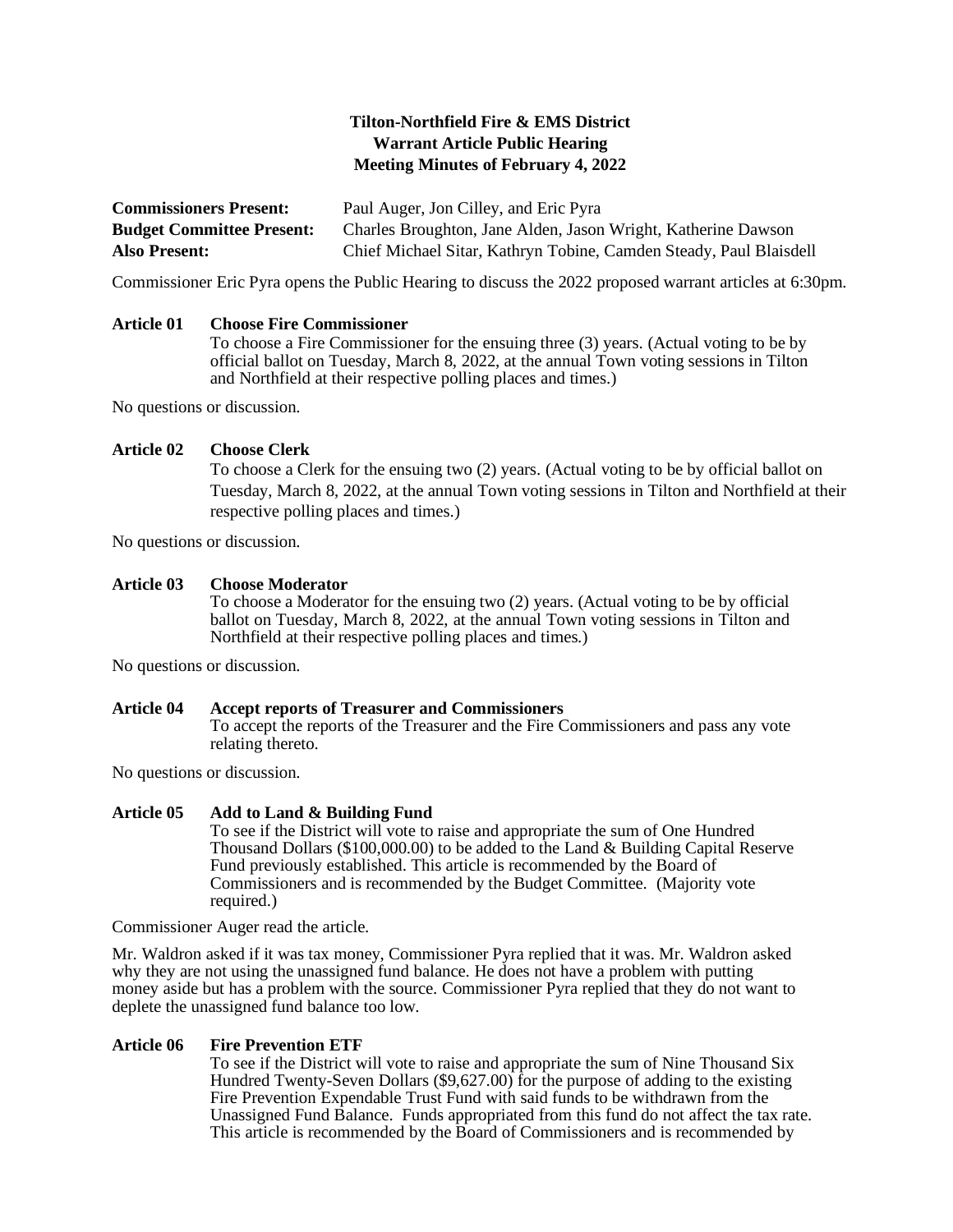the Budget Committee. (Majority vote required.)

Commissioner Pyra read the article.

No questions or discussion.

## **Article 07 Fire Prevention Budget**

To see if the District will vote to raise and appropriate the sum of Four Thousand Four Hundred Eighty-Eight Dollars (\$4,488.00) for the purpose of purchasing materials, tools, and equipment related to public education, code enforcement, training, etc. with said funds to be withdrawn from the Fire Prevention Expendable Trust Fund. Funds appropriated from this fund do not affect the tax rate. This article is recommended by the Board of Commissioners and is recommended by the Budget Committee. (Majority vote required.)

Commissioner Pyra read the article.

Mr. Wright asked if they were able to do more with the schools now that COVID has calmed down. Chief Sitar replied that they are not doing too much yet. Mr. Wright asked if they were building money in the Fire Prevention ETF to replace the trailer someday. Commissioner Pyra replied that that was still the plan.

## **Article 08 Health Insurance Deductible ETF**

To see if the District will vote to raise and appropriate the sum of Two Thousand Eight Hundred Thirty-Six Dollars (\$2,836.00) for the purpose of adding to the existing health insurance deductible expendable trust fund with said funds to be withdrawn from the Unassigned Fund Balance. Funds appropriated from this fund do not affect the tax rate. This article is recommended by the Board of Commissioners and is recommended by the Budget Committee. (Majority vote required.)

Commissioner Auger read the article.

No questions or discussion.

### **Article 09 Communications Tower ETF**

To see if the District will vote to raise and appropriate the sum of Two Thousand Five Hundred Dollars (\$2,500.00) for the purpose of adding to the existing Communications Tower Expendable Trust Fund with said funds to be withdrawn from the Unassigned Fund Balance. Funds appropriated from this fund do not affect the tax rate. This article is recommended by the Board of Commissioners and is recommended by the Budget Committee. (Majority vote required.)

Commissioner Cilley read the article.

No questions or discussion.

## **Article 10 Dry Hydrant/Cistern ETF**

To see if the District will vote to establish a Dry Hydrant/Cistern Expendable Trust Fund per RSA 31:19-a, expenditures from this fund will be used for the design, engineering, purchasing of materials, installation, and any fees or permits required to install dry hydrants and cisterns within the District and to raise and appropriate One Dollar (\$1.00) to put in the fund, with this amount to come from Unassigned Fund Balance; further to name the Board of Commissioners as agents to expend from said fund. Future funding will come from warrant articles at annual district meetings. This article is recommended by the Board of Commissioners and is recommended by the Budget Committee. (Majority vote required.)

Commissioner Cilley read the article.

Mr. Blaisdell had questions about how the fund will be funded. Chief Sitar replied that that will be in the next article. Mr. Blaisdell stated that he meant if a development is going in does the District have the ability to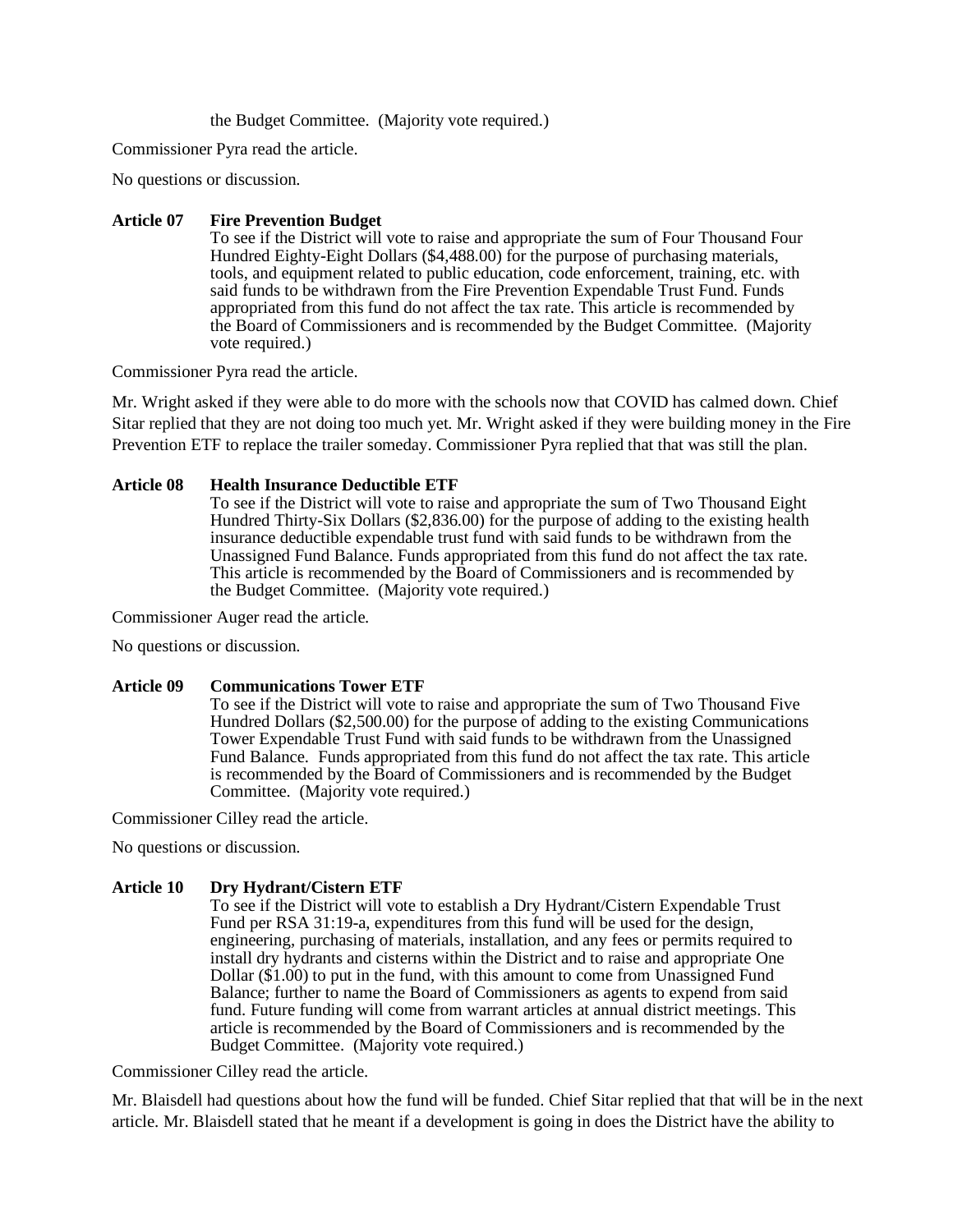encourage the developer to put in a cistern. Chief Sitar replied that it depends on the size of the development, it also depends on the density whether it would be required to be sprinkled.

## **Article 11 Add to Dry Hydrant/Cistern ETF**

To see if the District will vote to raise and appropriate the sum of One Hundred Thousand Dollars (\$100,000.00) to be added to the Dry Hydrant/Cistern Expendable Trust Fund previously established. This article is recommended by the Board of Commissioners and is recommended by the Budget Committee. (Majority vote required.)

Commissioner Cilley read the article.

Mr. Waldron asked if there was a plan in place for cistern and dry hydrant installations for 2022. Chief Sitar replied that he is currently working on two cistern locations and two Dry Hydrant locations, but as of right now there is no finalized agreement. Mr. Waldron asked the cost of a cistern. Chief Sitar replied that fully installed it is \$70,000 to \$80,000. Minimum 30,000 gallons.

Mr. Wright asked if it was an above ground structure. Chief Sitar replied that it is usually level with the ground.

Mr. Waldron commented that he feels it's a great idea and should have been done years ago.

## **Article 12 Establish Contingency Fund**

To see if the District will vote to establish a contingency fund per RSA 31:98-a and raise and appropriate Twenty-Nine Thousand Four Hundred Four Dollars (\$29,404.00) to put in the fund. This sum to come from the Unassigned Fund Balance. Any appropriation left in the fund at the end of the year will lapse to the general fund. Funds appropriated from this fund do not affect the tax rate. This article is recommended by the Board of Commissioners and is not recommended by the Budget Committee. (Majority vote required.)

Commissioner Pyra read the article.

Mr. Blaisdell asked why the Budget Committee voted to not recommend. Mr. Wright replied that he was not there for the vote but that his opinion is that there has been demonstrated history that it hasn't been used, even when there are circumstances that would warrant it.

### **Article 13 Pressurized Hydrants**

To see if the District will vote to authorize the Commissioners to enter into a five-year agreement (beginning January 1, 2022 and ending December 31, 2026) in the amount of Five Hundred Thousand Dollars (\$500,000.00) for the purpose of providing pressurized hydrant services necessary for fire suppression and raise and appropriate the annual cost of One Hundred Thousand Dollars (\$100,000.00) for this year. This article is recommended by the Board of Commissioners and is not recommended by the Budget Committee. (Majority vote required.)

Commissioner Cilley read the article.

Mr. Blaisdell asked how they arrived at the \$100,000 value for the service. Commissioner Cilley reviewed the previous contract price of \$125,000 and the proposed new 5-year contract rate last year of \$156,000, the litigation process, the lack of agreement. He stated that they chose a number to have something budgeted should they come to an agreement.

Mr. Wright clarified that the number is not based on negotiation, it's an attempt to have something set aside.

Mr. Blaisdell asked if there was any guidance regarding what the value of a hydrant is. Commissioner Cilley replied that he believes it is \$450 per hydrant with about 100 hydrants in District. Commissioner Pyra commented that he believed it was higher than that. Mr. Wright asked it is billed quarterly. Chief Sitar replied that it was.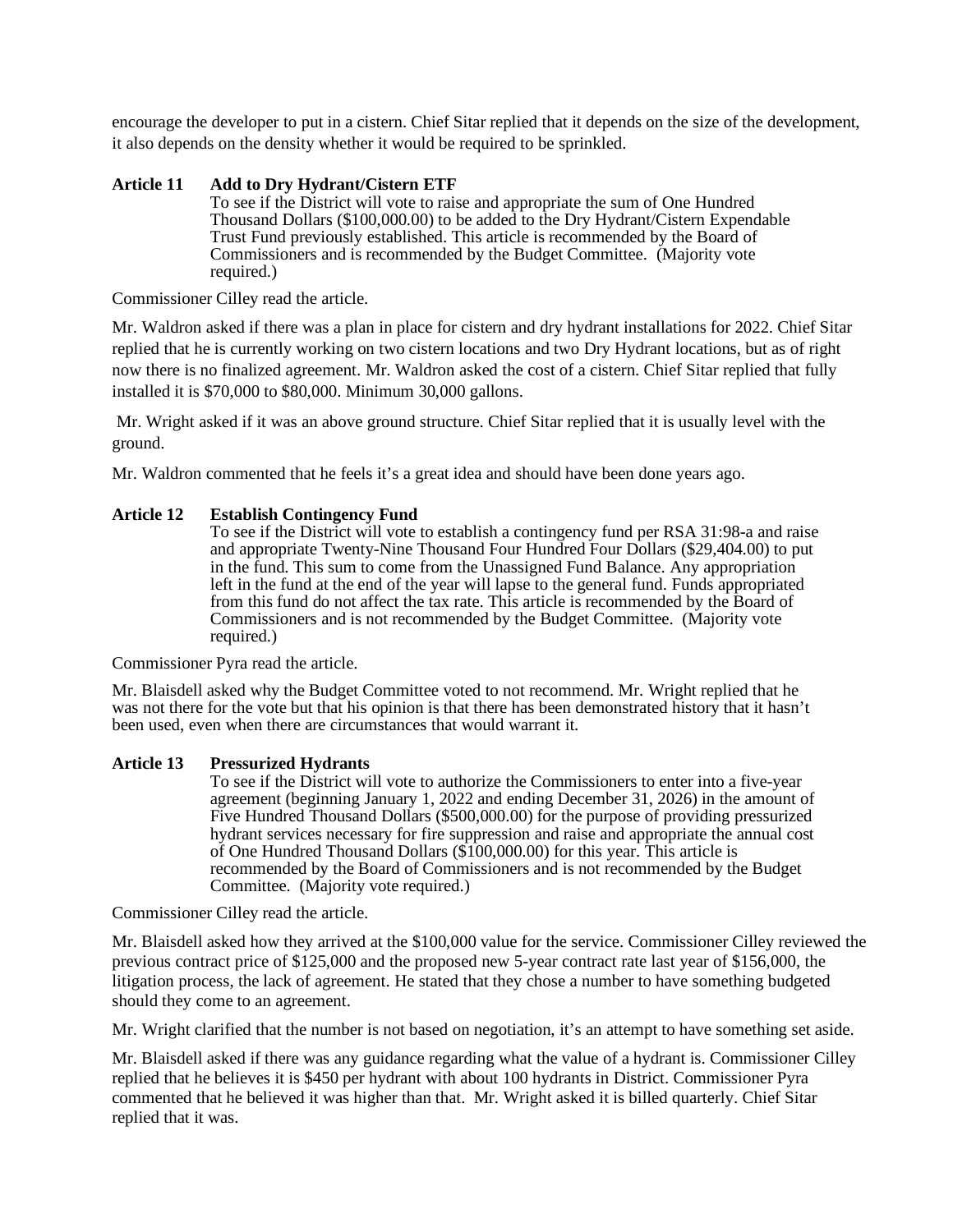Mr. Blaisdell clarified that it at \$450 per hydrant, per quarter that is roughly \$1800 per year each. With 100 hydrants that is \$180,000. Where did the \$450 per hydrant come from? Commissioner Cilley replied that it is from a hydrant study documentation. Discussion ensued regarding water district upgrades, rate study, and increases. Extensive discussion ensued regarding the cost of a hydrant.

Mr. Waldron commented that with no contract, no proposed contract, and a pending court case that the warrant article should be pulled.

## **Article 14 Apparatus & Equipment Fund Budget**

To see if the District will vote to raise and appropriate One Hundred Sixty-Two Thousand Six Hundred Three Dollars (\$162,603.00) for the purpose of purchasing Fire, Rescue, EMS Equipment and Ambulance Charges, with said funds to be withdrawn from the Apparatus and Equipment Special Revenue Fund established under RSA 31:95-C (Adopted March 7, 2005). Funds appropriated from this fund do not affect the tax rate. This article is recommended by the Board of Commissioners and is recommended by the Budget Committee. (Majority vote required.)

Commissioner Auger read the article.

No questions or discussion.

### **Article 15 New Command Vehicle**

To see if the District will vote to raise and appropriate the sum of Fifty-Three Thousand Nine Hundred Eighty-Four Dollars (\$53,984.00) for the purpose of purchasing a new command vehicle with said funds to be withdrawn from the Apparatus and Equipment Special Revenue Fund established under RSA 31:95-C (Adopted March 7, 2005). Funds appropriated from this fund do not affect the tax rate. This article is recommended by the Board of Commissioners and is recommended by the Budget Committee. (Majority vote required.)

Commissioner Pyra read the article.

Mr. Blaisdell asked if the Commissioners investigated other suitable vehicles that cost less. Commissioner Pyra stated they had Chief Sitar investigate other vehicle models, but they found that the tray for the radios would not fit. Chief Sitar commented that the Explorer itself was cheaper than the Expedition. However, the equipment used cannot be transferred to the Explorer all the consoles as they wouldn't fit.

Mr. Blaisdell asked how old the Chief's car is. Chief Sitar replied that it's a 2019. Mr. Blaisdell asked if it was the same car. Chief replied that he believed so. It is the same model number but 3 years newer with some minor differences such as the type of lights.

Mr. Blaisdell asked how many miles were on Car3. Commissioner Auger replied that it was over 150,000. It is a 2009, they did some body work on it this year but many of the gauges don't work and would cost quite a bit to fix. Mr. Blaisdell asked if it was necessary to have all the equipment in the vehicle. Chief Sitar replied it was because of how they use the vehicle. Mr. Blaisdell asked how old the equipment is being moved to the new car. Chief Sitar explained the radios were from a grant and the command console they have had since they got the vehicle. Mr. Blaisdell asked how many miles were currently on the Chief's car. Chief Sitar replied that it had 31,000.

Mr. Waldron expressed concern that the vehicles, for the most part, are nothing more than transportation and spend a fair amount of time out of the District. Mr. Wright questioned if there was a sedan that could be used to travel for business outside the District while the command car remains in the District. Commissioner Cilley talked about the delay it would cause in responding if they have to come to the station to get the command car. Extensive discussion ensued.

### **Article 16 Operating Budget**

To see if the District will vote to raise and appropriate the Budget Committee recommended sum of Two Million Eight Hundred Seventeen Thousand Nine Hundred Two Dollars (\$2,817,902.00) for general municipal operations. This article does not include appropriations contained in special or individual articles addressed separately.